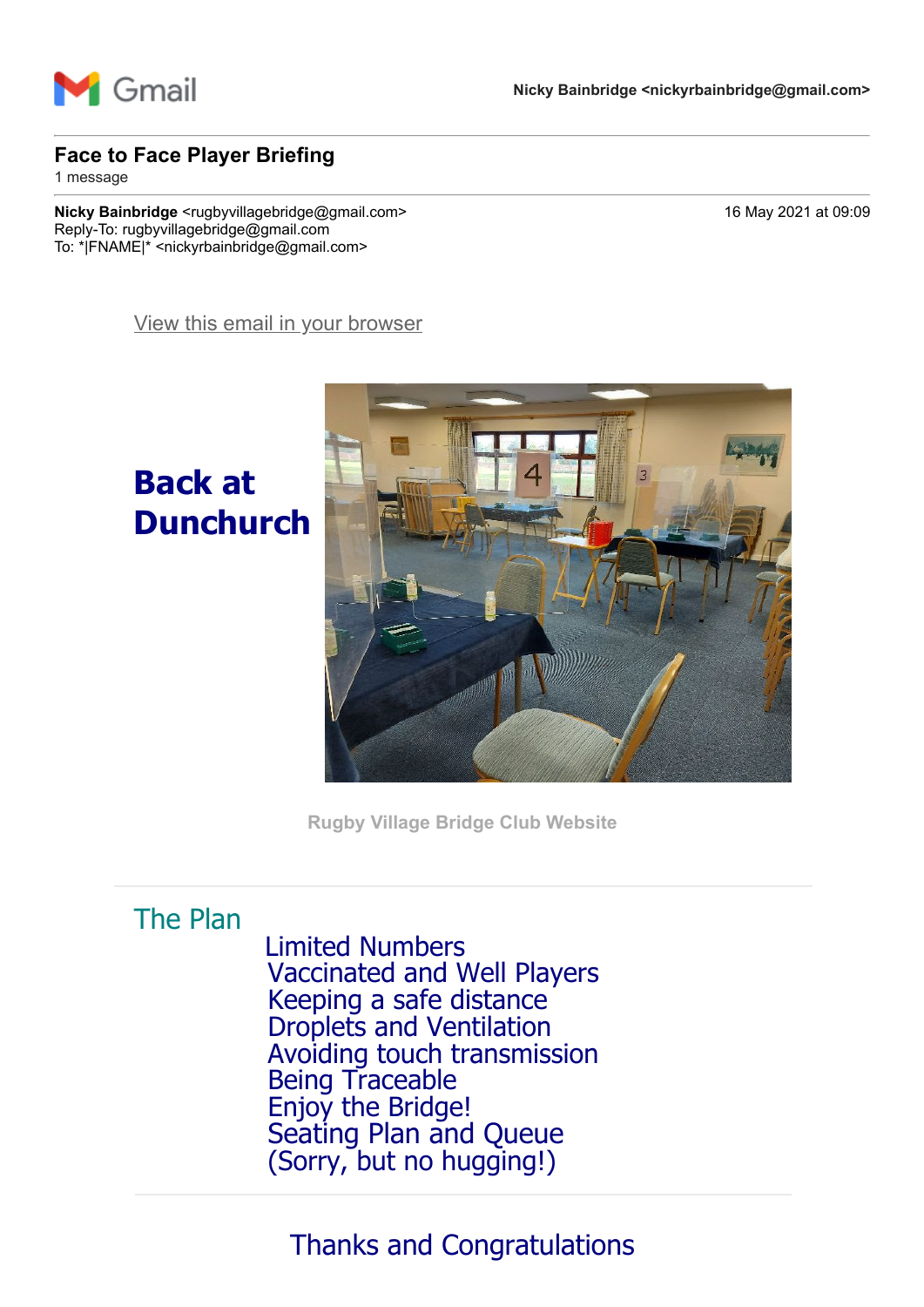for booking into our duplicate bridge session at Dunchurch on

## Monday 17th May at 2pm.

Our goal is to have a pleasant session of duplicate bridge without the virus being transmitted to anyone at the session.

Please read all of the following carefully. When you come to the session you confirm that you have read and understood and will help keep everyone safe by respecting and complying with our approach.

### Limited Numbers

Many of you proved keen to get back to face to face. The session was wholly booked within 24 hours, and could have been filled again.

We will keep you safe and follow current regulations. We will limit the first few sessions to four tables. I hope we can increase this limit as time goes on.

Sessions will open for booking on the morning of the session taking place one week before. We can try to find partners for you.



## Vaccinated and Well Players

You are most welcome if you have had at least one vaccination before 26th April. Two vaccinations will materially reduce the risk that you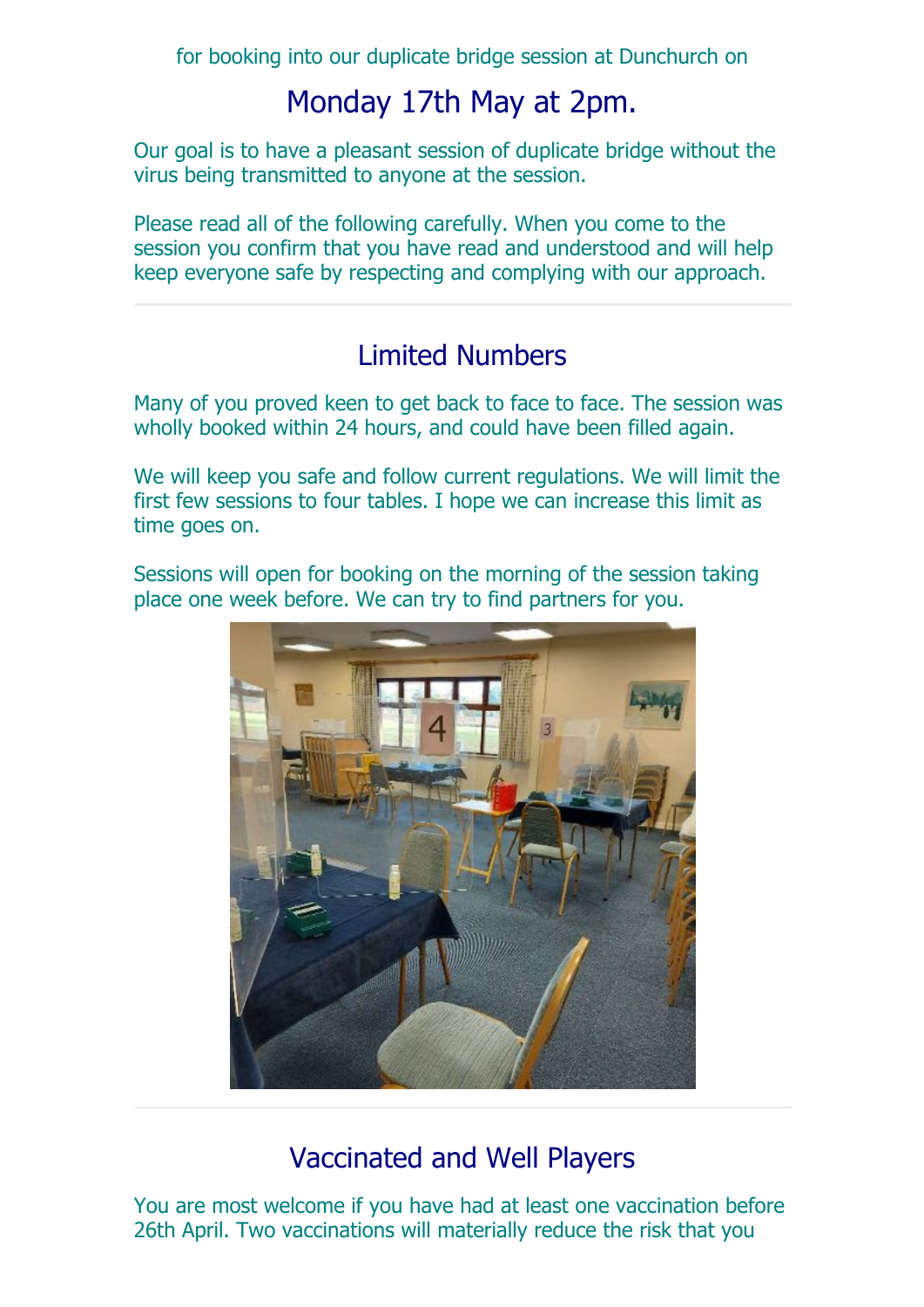become seriously ill should you catch the virus.

There is evidence that being vaccinated makes it much less likely that you would transmit the virus to others. If you have any symptoms of the virus, or have tested positive, please don't come. If you have been in contact with anyone with symptoms or a positive test recently, please don't come.

You can obtain and use a free Covid test up to twice a week, and negative results would make you even less of a risk to others.

Keeping a safe distance

Our COVID secure strategy relies on everyone being:

- 1. at least 1 metre (3 feet) apart AND
- 2. separated by either a table screen or a face covering.

Please follow instructions for queuing, entering the room, moving from table to table, accessing the toilet area and leaving the room to keep each other safe.

### On Arrival

Please enter the room in order so that you can go straight to your table without passing other players.

We have decided on the seating plan. Further down you can see your number in the queue to enter the room. There will be a number (see picture) to wait near until you are asked to enter.

If the weather is bad, to keep you warm and dry, please stay in your car in the car park until asked to enter the room. If you are walking or cycling in, we will seat you as you arrive.

It's a good opportunity to talk to other players in the car park and outside the building, so do chat, but please stay at least one metre apart and keep your face covering on.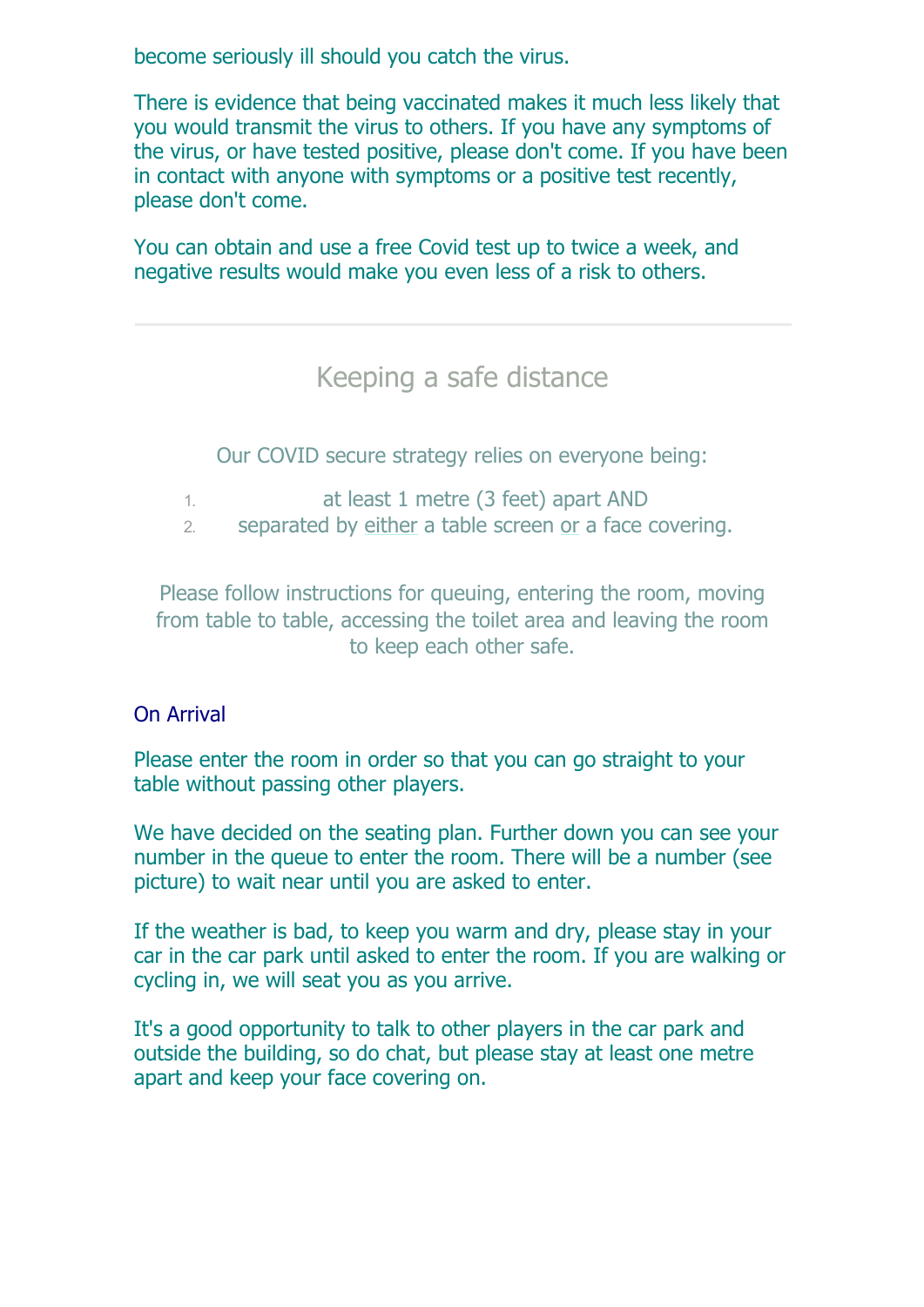

#### At the tables

When everyone is seated in the room, they will be separated by screens or by distance and not facing each other. Face coverings will be optional.

#### Moving indoors

Entering the room, leaving the room, moving between rounds or going to/from the toilets please use a face covering.

### Droplets and Ventilation

We will be keeping the front and back doors open to ensure good ventilation.

In addition, the hall trustees have installed a fan tray in the ceiling over the kitchen area. This will extract air from the "cul de sac" into the ceiling area.This will reduce the risk of transmission by air borne droplets. However, it means the room is likely to be on the cool side.

Consider bringing an extra layer of clothing and thermos with a hot drink.

### Face Covering

Please bring a face covering. We can provide you with a disposable mask if you forget. Catch all coughs and sneezes in a tissue.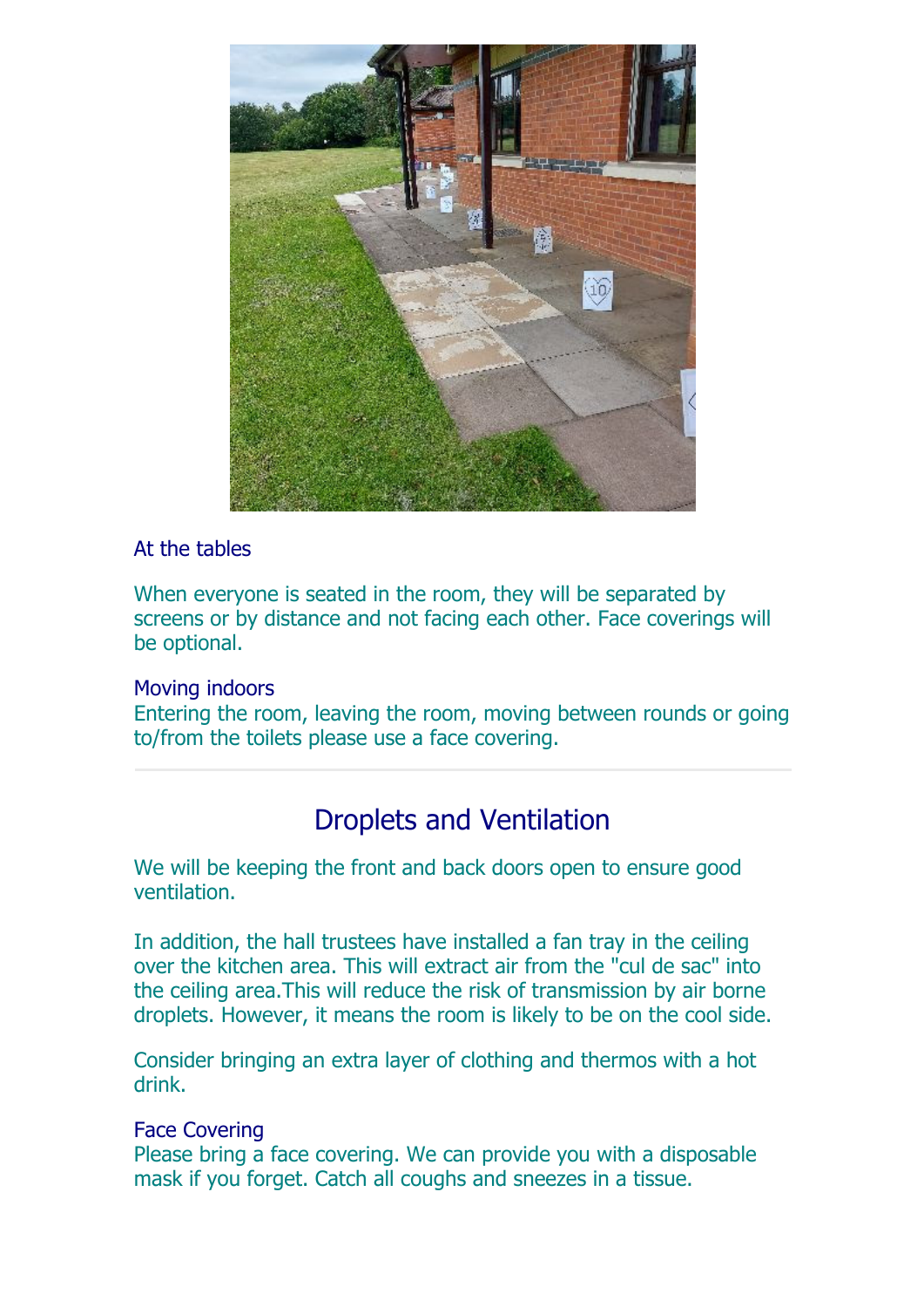



Moving between rounds

Please cover your mouth and nose and then move between rounds as called by us. We will call each table one at a time so that there is the maximum space between players as we move. Please keep at least one metre from your partner and from the seated players.

#### Leaving the Room – By Table please

Tables will finish their last round at different times. When your table has finished playing:

- \* Please put your face covering on.
- \* Please wash or sanitise your hands.
- \* You can check the result on the scrolling screen
- \* Please then leave the room

#### **Remember to keep at least 1m apart from all other players in the room.**

**It is safer to talk outside than to stay in the room.**

### Avoiding Touch Transmission

Sanitiser Gel - On the way in, on the way out, and if moving between rounds

We will offer sanitiser gel as you arrive. We will fill the room more quickly if we get this done while you are still outside. Please do not come if you cannot use hand sanitiser.

#### Cash, cheques and RVBC tickets

We will not accept cash or cheques at the club. This relieves us of a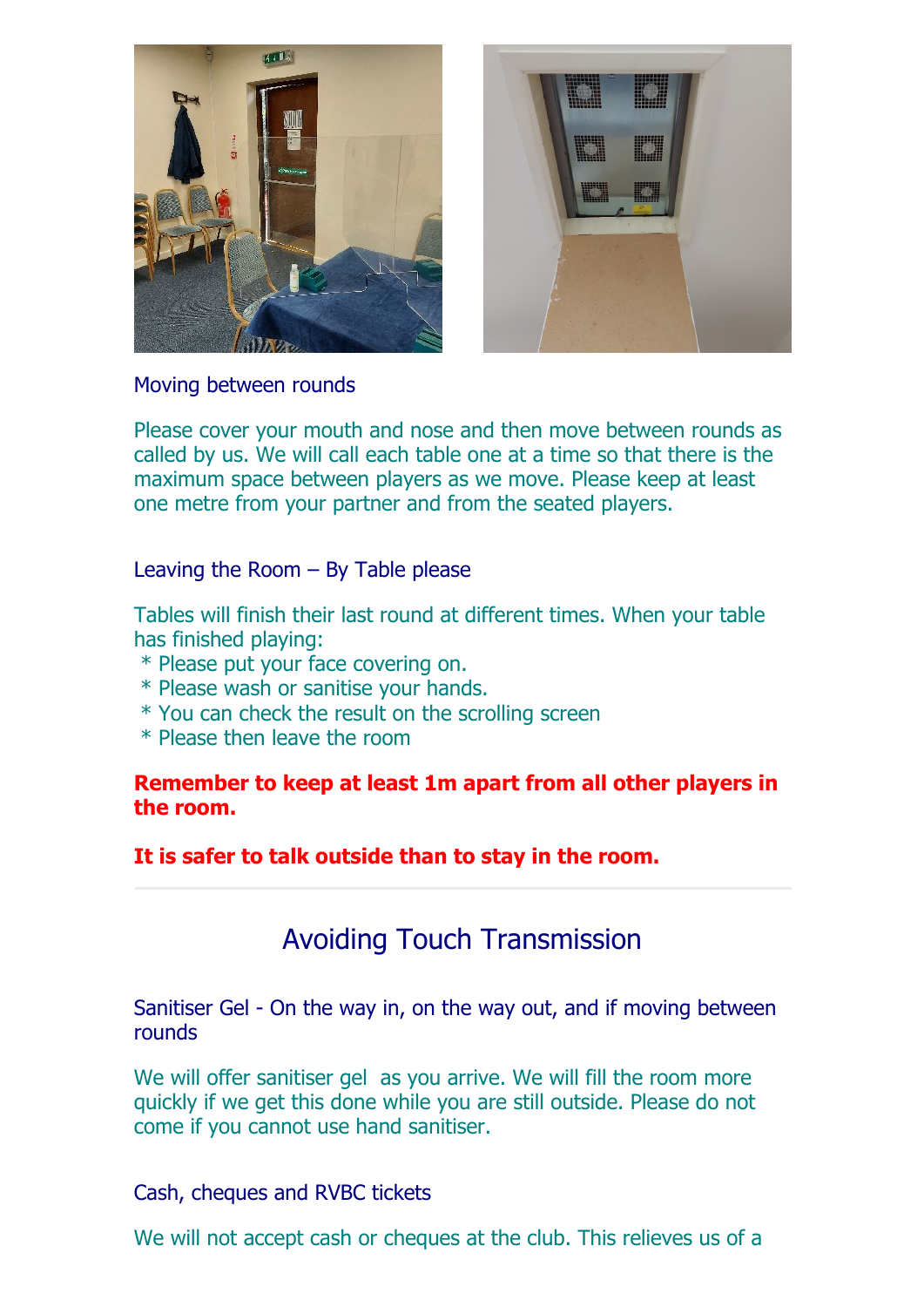task on the day and protects us from touch transmission.

Pay for the session on the day with any RVBC ticket or any date. Please put the ticket into the box on the counter on the left as you enter the room.

OR make a bank transfer for £4.50.

#### **Catering**

We will not be offering food or drink at the club. Please bring your own drink and drinking vessel. Please take them away with you. Please do not access the kitchen area.

#### Outdoor Clothing and Handbags

Please bring the minimum possible outdoor clothing and handbags.

There will be boxes on tables and counters for handbags or clothing/hats. Please use an empty one. No sharing!

We will be taking many of the hooks in the porch and in the toilet corridor out of use.

#### Playing

At the table you will be separated from other players by a Perspex screen.

You will have your own bidding box. If you are sitting East or West, please take your bidding box with you when you move.

Each table will have its own set of boards. The boards will be played at each table in numerical order. This "barometer" movement has become familiar to many online. In the room, it simplifies, and therefore minimises board handling.

North will place each board to be played in the centre of the table holding it by the North end. You will remove your cards as normal touching the board only in the middle of the edge towards you. There is a set of boards at each table. No one will play with your cards before you, or after you.

Only North will touch the scoring tablet and must hold it up to screen for East or West or both to check and agree the score before confirming it.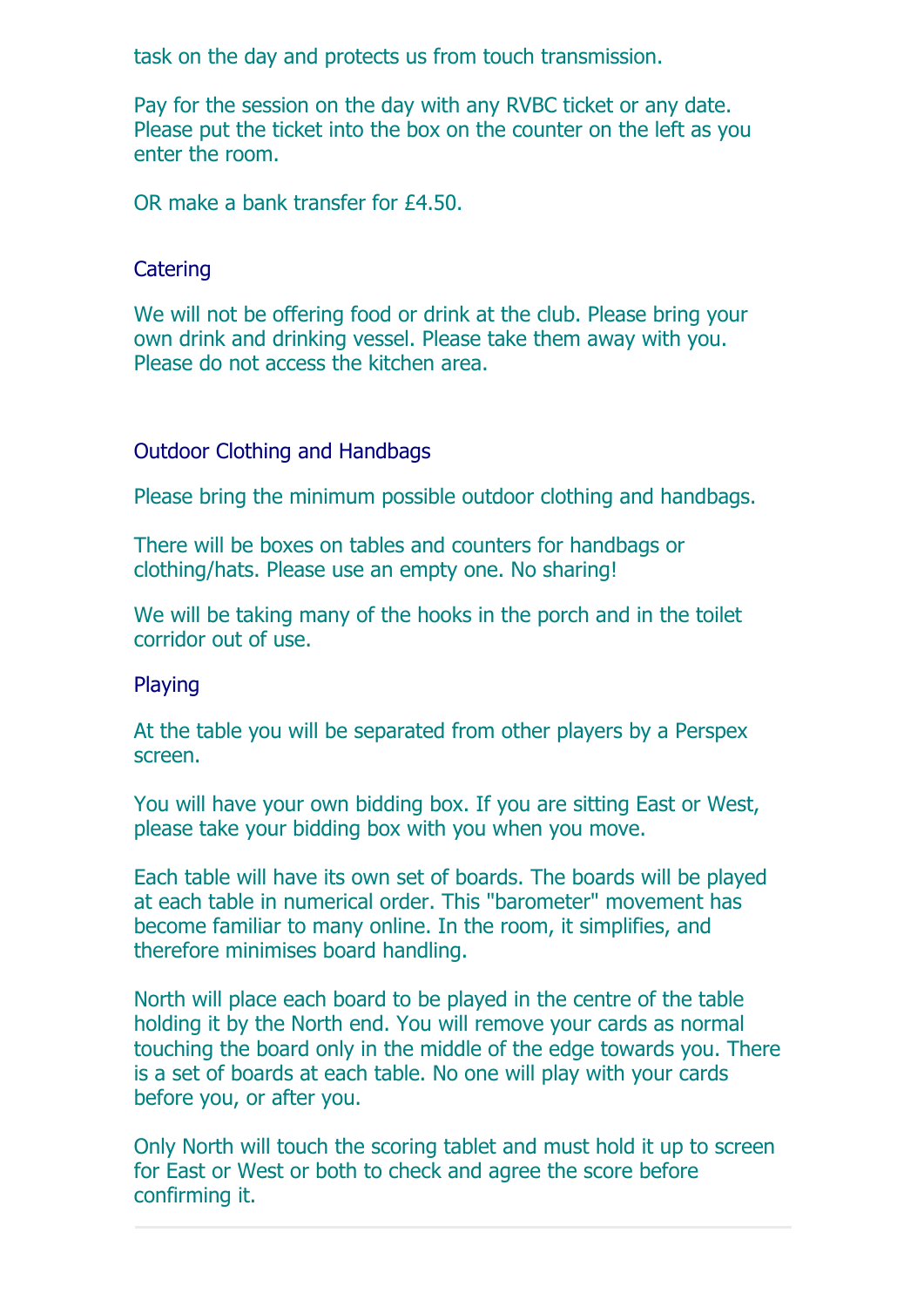### Being Traceable

We are required and always keep a list of attendees as part of the scoring process.

The DSVH trustees have installed Q-Codes at all the entrances to the hall. You can download the NHS Covid-19 app onto any Smartphone.

You can use it to scan the Q-Code, a sort of two-dimensional bar code.

Your phone will note that you were at the hall on that day and at that time. This might be important in tracing contacts if anyone becomes symptomatic or tests positive for the virus.

### Enjoy the Bridge

This afternoon we are playing PAIRS. There will be four rounds, and so three sitting North/South pairs, and a "twizzle" on Table 4.

Two rounds will be three board rounds and two will be four board rounds. This gives 18 boards altogether. This is the minimum required for the session to qualify for EBU master points on the full scale. We are keeping to this minimum to keep the sessions short and avoid build up of exhaled air in the room.

| Seating Plan and Queue |                    |               |  |  |  |
|------------------------|--------------------|---------------|--|--|--|
| <b>4 Tables PAIRS</b>  |                    | Queue         |  |  |  |
|                        | 17 May 2021        | <b>Number</b> |  |  |  |
| Table 4                |                    |               |  |  |  |
| <b>N</b> Moves         | <b>Player Name</b> | 1             |  |  |  |
| <b>S Moves</b>         | <b>Player Name</b> | 2             |  |  |  |
| <b>E</b> Moves         | <b>Player Name</b> | 3             |  |  |  |
| <b>W</b> Moves         | <b>Player Name</b> | 4             |  |  |  |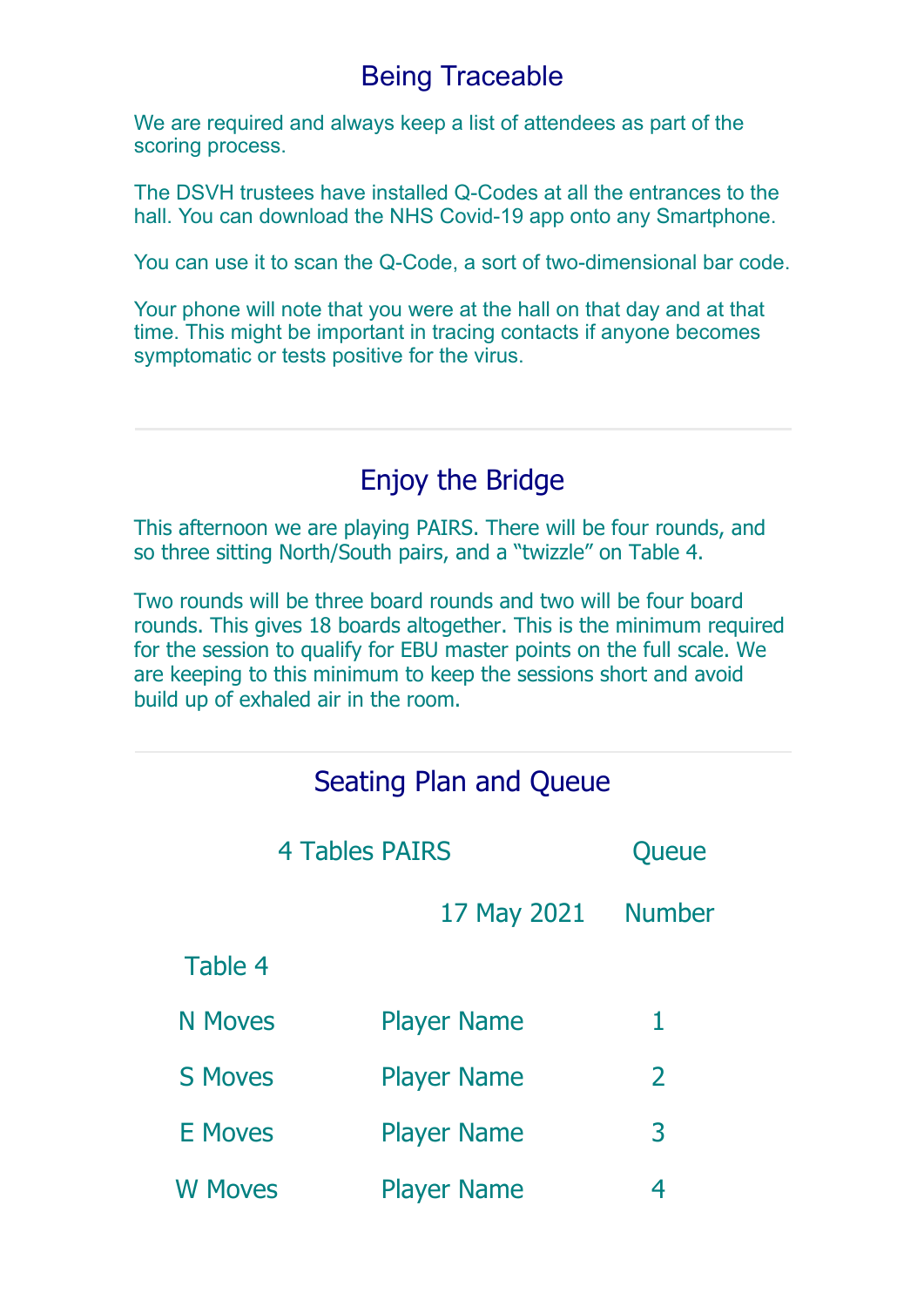Table 3

| <b>N</b> Stays | <b>Player Name</b> | ר |
|----------------|--------------------|---|
| <b>S</b> Stays | <b>Player Name</b> | 6 |
| E Moves        | <b>Player Name</b> |   |
| <b>W</b> Moves | <b>Player Name</b> | 8 |

### Table 2

| <b>N</b> Stays | <b>Player Name</b> | Ч  |
|----------------|--------------------|----|
| <b>S</b> Stays | <b>Player Name</b> | 10 |
| <b>E</b> Moves | <b>Player Name</b> | 11 |
| <b>W Moves</b> | <b>Player Name</b> | 12 |

### Table 1

| <b>N</b> Stays | <b>Player Name</b> | 13 |
|----------------|--------------------|----|
| <b>S Stays</b> | <b>Player Name</b> | 14 |
| <b>E</b> Moves | <b>Player Name</b> | 15 |
| <b>W Moves</b> | <b>Player Name</b> | 16 |

# Enjoy the Bridge Nicky

*Copyright © 2021 Rugby Village Bridge, All rights reserved.* You are receiving this email because you opted in via our website.

> **Our mailing address is:** Rugby Village Bridge Dunchurch Sportsfield and Village Hall Rugby Road